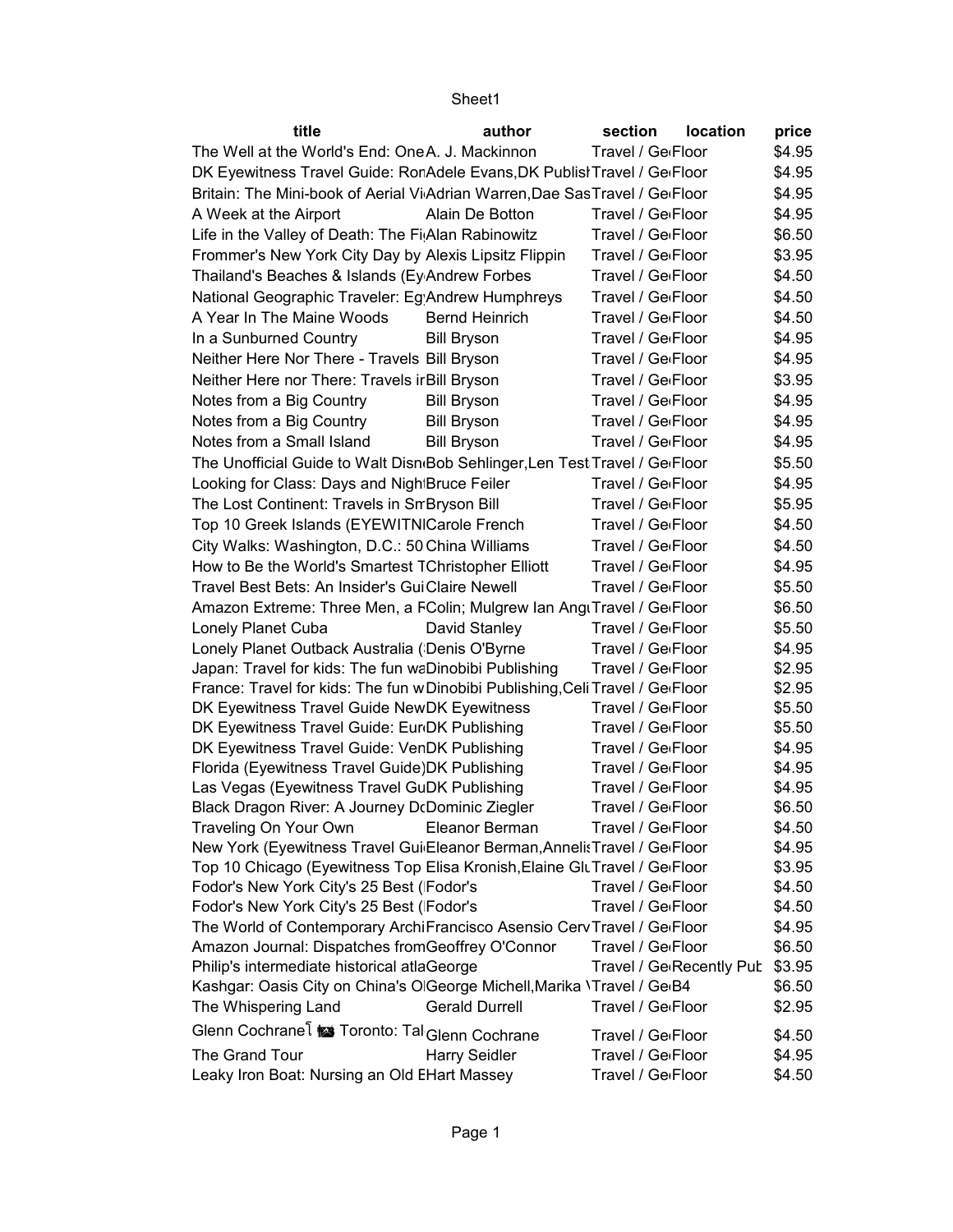|                                                                                                                                                         | Frommer's 500 Places to See BefHolly Hughes                                           | Travel / Ge <sub>floor</sub>     | \$5.50 |
|---------------------------------------------------------------------------------------------------------------------------------------------------------|---------------------------------------------------------------------------------------|----------------------------------|--------|
|                                                                                                                                                         | Frommer's 500 Places to Take YcHolly Hughes                                           | Travel / Ge <sub>Floor</sub>     | \$5.50 |
|                                                                                                                                                         | <b>Thunder Road</b><br>Howgate, Bernie                                                | Travel / Ge <sub>'</sub> Floor   | \$4.50 |
|                                                                                                                                                         | Insight Guides Explore Sydney (T Insight Guides                                       | Travel / Ge <sub>Floor</sub>     | \$3.95 |
|                                                                                                                                                         | Muir Woods: The Ancient RedworJames M. Morley                                         | Travel / Ge <sub>floor</sub>     | \$4.50 |
|                                                                                                                                                         | Circling The Midnight Sun<br>James Raffan                                             | Travel / Ge <sub>Floor</sub>     | \$5.95 |
|                                                                                                                                                         | Road Trip USA: Cross-Country ArJamie Jensen                                           | Travel / Ge <sub>Floor</sub>     | \$5.50 |
| $\sim$ NEW $\sim$                                                                                                                                       | Palaces<br>Janice Anderson                                                            | Travel / Ge <sub>B4</sub>        | \$6.95 |
|                                                                                                                                                         | A Fez of the Heart: Travels arounderemy Seal                                          | Travel / Ge <sub>Floor</sub>     | \$4.95 |
|                                                                                                                                                         | Arctic Eden: Journeys Through th Jerry Kobalenko                                      | Travel / Ge <sub>Out Front</sub> | \$8.95 |
|                                                                                                                                                         | The Horizontal Everest: Extreme Jerry Kobalenko                                       | Travel / Ge <sub>'</sub> Floor   | \$6.50 |
|                                                                                                                                                         | Spirit of Siberia: Traditional Native Jill & Rick Riewe Oakes Travel / Ge B4          |                                  | \$6.50 |
|                                                                                                                                                         | <b>Exploring Montreal with Kids</b><br>John Symon                                     | Travel / Ge <sub>Floor</sub>     | \$4.95 |
|                                                                                                                                                         | No Fixed Address: Six Continents Jon Evans                                            | Travel / Ge <sub>'</sub> Floor   | \$4.95 |
|                                                                                                                                                         | The Worst Case Scenario Surviva Joshua Piven, David BorTravel / GerFloor              |                                  | \$3.95 |
|                                                                                                                                                         |                                                                                       |                                  | \$5.95 |
|                                                                                                                                                         | The Swimming Holes of Texas Julie Wernersbach, Carc Travel / Ge Floor                 | Travel / Ge <sub>Floor</sub>     |        |
|                                                                                                                                                         | Toute Allure: Falling In Love In RLKaren Wheeler                                      |                                  | \$4.95 |
|                                                                                                                                                         | Lonely Planet Canada (Country GKarla Zimmerman                                        | Travel / Ge <sub>floor</sub>     | \$4.50 |
|                                                                                                                                                         | Lands of Lost Borders: Out of BouKate Harris                                          | Travel / Ge <sub>Floor</sub>     | \$6.50 |
|                                                                                                                                                         | Lonely Planet Pocket Melbourne <sup>2</sup> Kate Morgan, Cristian BrTravel / GerFloor |                                  | \$3.50 |
| $\sim$ NEW $\sim$                                                                                                                                       | One Earth: Photographed by MorkKenneth Brower                                         | Travel / Ge <sub>Floor</sub>     | \$5.95 |
|                                                                                                                                                         | Knopf MapGuide: Edinburgh<br><b>Knopf Guides</b>                                      | Travel / Ge <sub>Floor</sub>     | \$3.50 |
|                                                                                                                                                         | An Italian Affair<br>Laura Fraser                                                     | Travel / Ge <sub>floor</sub>     | \$4.50 |
|                                                                                                                                                         | Ansel Adams: Landscapes of the Lauris Morgan-Griffiths Travel / Ge <sub>'</sub> B4    |                                  | \$8.95 |
|                                                                                                                                                         | Beyond Survivorman<br>Les Stroud                                                      | Travel / Ge <sub>'</sub> Floor   | \$5.50 |
|                                                                                                                                                         | Frommer's London Day by Day (FLesley Logan                                            | Travel / Ge <sub>Floor</sub>     | \$3.95 |
|                                                                                                                                                         | Frommer's Montreal Day by Day (Leslie Brokaw, Erin TralTravel / GelFloor              |                                  | \$3.95 |
|                                                                                                                                                         | Lonely Planet The World: A TraveLonely Planet                                         | Travel / Ge <sub>'</sub> Floor   | \$5.50 |
|                                                                                                                                                         | The Best Place to be Today: 365 Lonely Planet                                         | Travel / Ge <sub>floor</sub>     | \$5.50 |
|                                                                                                                                                         | Lonely Planet Banff, Jasper and CLonely Planet, Brendan : Travel / GeiFloor           |                                  | \$4.95 |
|                                                                                                                                                         | Lonely Planet Pocket Paris (TraveLonely Planet, Catherine Travel / GeiFloor           |                                  | \$3.95 |
|                                                                                                                                                         | Lonely Planet Discover Australia (Lonely Planet, Hugh McITravel / Ge Floor            |                                  | \$4.95 |
|                                                                                                                                                         | Canada's National Parks: A Visit M. Stephenson                                        | Travel / Ge <sub>floor</sub>     | \$4.50 |
|                                                                                                                                                         | Lonely Planet St Petersburg (City Mara Vorhees                                        | Travel / Ge <sub>Floor</sub>     | \$4.50 |
|                                                                                                                                                         | Venice: Art & Architecture Marion Kaminski                                            | Travel / Ge <sub>Floor</sub>     | \$4.95 |
|                                                                                                                                                         | Bush Runner: The Adventures of Mark Bourrie                                           | Travel / Ge <sub>Floor</sub>     | \$4.95 |
|                                                                                                                                                         | A Thousand Days in Tuscany: A EMarlena de Blasi                                       | Travel / Ge <sub>Floor</sub>     | \$3.95 |
|                                                                                                                                                         | The Little Black Book of San Fran Marlene Goldman                                     | Travel / Ge <sub>Floor</sub>     | \$4.50 |
|                                                                                                                                                         | The Explorers: A Story of Fearles: Martin Dugard                                      | Travel / Ge <sub>Floor</sub>     | \$4.50 |
|                                                                                                                                                         | Great Britain (Eyewitness Travel (Michael Leapman                                     | Travel / Ge <sub>Floor</sub>     | \$4.95 |
|                                                                                                                                                         | Unquenchable: A Tipsy Quest for Natalie MacLean                                       | Travel / Ge <sub>Floor</sub>     | \$5.50 |
|                                                                                                                                                         | Toronto Fun places: The family-teNathalie Prezeau                                     | Travel / Ge <sub>Floor</sub>     | \$4.50 |
| $\sim$ NEW $\sim$                                                                                                                                       | National Geographic Compact Atl National Geographic                                   | Travel / Ge <sub>Floor</sub>     | \$4.50 |
|                                                                                                                                                         | Visions of Earth: National Geogra National Geographic                                 | Travel / Ge <sub>Floor</sub>     | \$4.95 |
|                                                                                                                                                         | Clear Waters Rising: A Mountain Nick Crane                                            | Travel / Ge <sub>Floor</sub>     | \$4.50 |
|                                                                                                                                                         |                                                                                       |                                  | \$4.95 |
| DK Eyewitness Travel Guide: SpaNick Inman, Mary-Ann (Travel / GeiFloor<br>Lonely Planet Discover Great Brit Oliver Berry, David Atkin Travel / Ge Floor |                                                                                       |                                  | \$4.95 |
|                                                                                                                                                         |                                                                                       |                                  |        |
|                                                                                                                                                         | The Hunt for Puerto Del Faglioli: /Paddy Tyson                                        | Travel / Ge <sub>Floor</sub>     | \$4.50 |
|                                                                                                                                                         | <b>Fast Times in Palestine</b><br>Pamela J. Olson                                     | Travel / Ge <sub>Floor</sub>     | \$4.95 |

## Sheet1